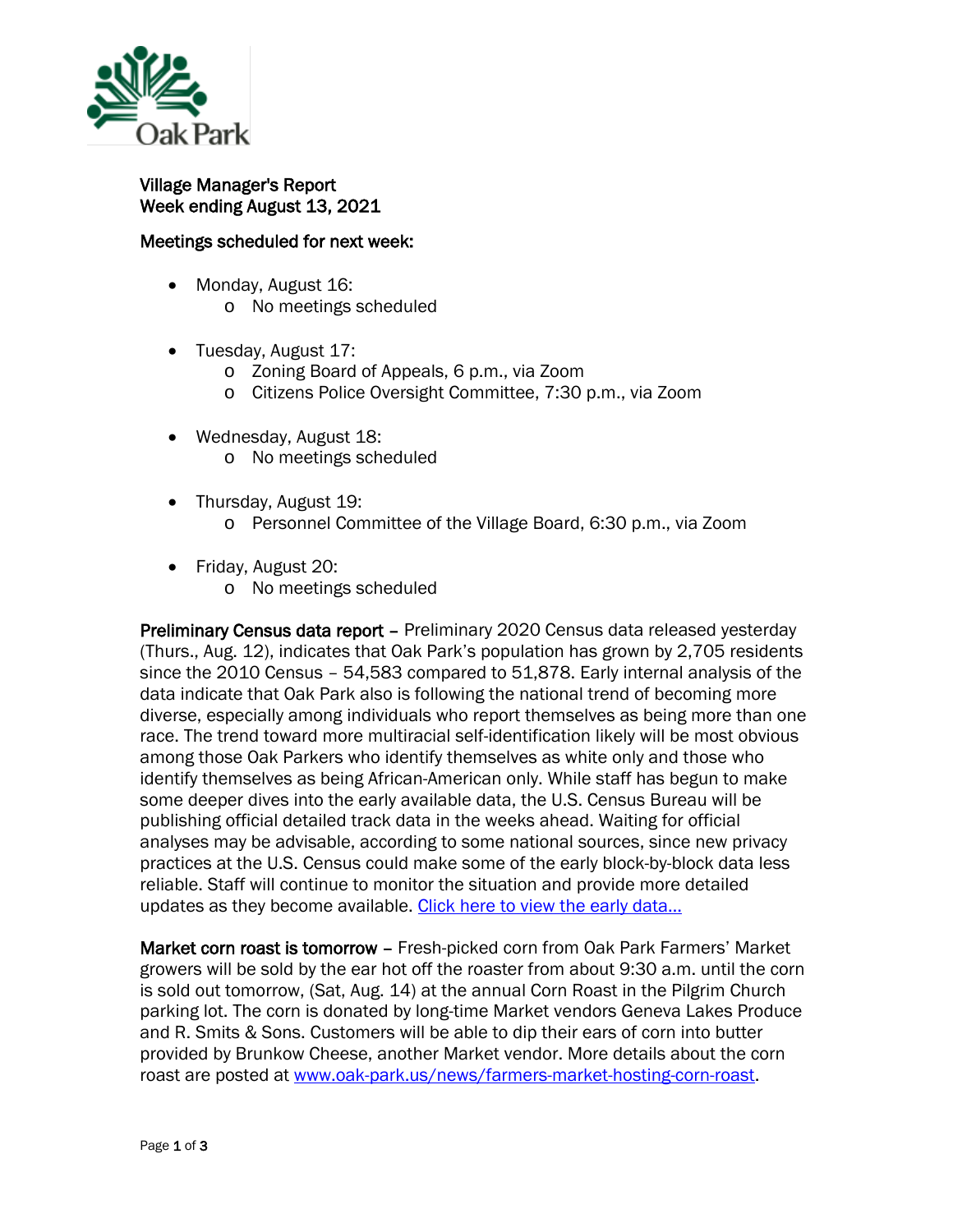Taking vaccinations to the community – The Oak Park Department of Public Health's mobile response van was prominent on Marion Street by Westgate Street at [Thursday](https://thursdaynightout.com/)  [Night Out](https://thursdaynightout.com/) last night (Thurs., Aug. 12) in downtown Oak Park. The Health Department team vaccinated seven and tested another 10 individuals for COVID-19. One of the Department's dedicated volunteers talked four self-proclaimed vaccine-hesitant individuals into getting the shot, going so far as to sit through the procedure with a man who had expressed his fear of getting vaccinated. A young lady who just turned 12 that day also was vaccinated. The staff and volunteers who worked tirelessly to draw attention to vaccination opportunity demonstrated the confidence that comes from good training, and helped create a model that can be used at other community events to get more residents vaccinated.

Storm damage report – Four trees were lost to high winds during the storms that swept through the region Wednesday night into Thursday morning (Aug. 11 and 12). Numerous branches also came down. While some tree damage was reported throughout the Village, indications are that the damage was most focused to the south. All downed trees were quickly removed and no streets are blocked. Village crews and contractors likely will still be picking up brush from parkway trees through today.

Pawfficer Howie update – Oak Park Police comfort dog Pawfficer Howie was front and center at a gathering of about 300 officers and their families at McCormick place this week to share emotional support following the recent murder of Chicago Police Officer Ella French and the wounding of her partner during a routine traffic stop. Pawfficer Howie spent time with the small kids, but some 100 sworn officers also petted and hugged Howie, who used his deep pressure therapy training to help ease their stress. Howie's handlers for the day, Sgt. Samantha Deuchler and Officer Peter Marchese explained Howie's primary job with the Oak Park Police Department. More information about Pawfficer Howie and his role with the Department is [posted on the](https://www.oak-park.us/news/oak-park-police-department-adds-community-service-dog-its-ranks)  [Village website.](https://www.oak-park.us/news/oak-park-police-department-adds-community-service-dog-its-ranks)

Homeless assistance – Suburban Cook County residents who are homeless or who know someone who is homeless or at risk of being homeless, now have a single resource for support services. Called *Entry Point*, the service is a coordinated system for all Cook County's homeless services. Trained staff works with households to understand their strengths and needs using a standardized assessment based on federal eligibility guidelines and uniform prioritization policies. The goal is to ensure individuals are referred to the right programs based on their preferences and needs. The service is available through the Suburban Cook Call Center at 1.877.426.6515 and Housing Forward, 6634 W Roosevelt Rd. More information about the program is posted online at [myentrypoint.org.](http://myentrypoint.org/)

Employee news – Marcella Bondie Keenan has joined the Village Manager's Office as a Sustainability Coordinator to assist with essential sustainability initiatives including the Comprehensive Sustainability and Climate Action and Resiliency Plan. Marcella is an environmental professional with nearly 20 years of experience, much of it in local government. Most recently, she was the director of climate programs for the Center for Neighborhood Technology, where she was involved in a wide range of projects,